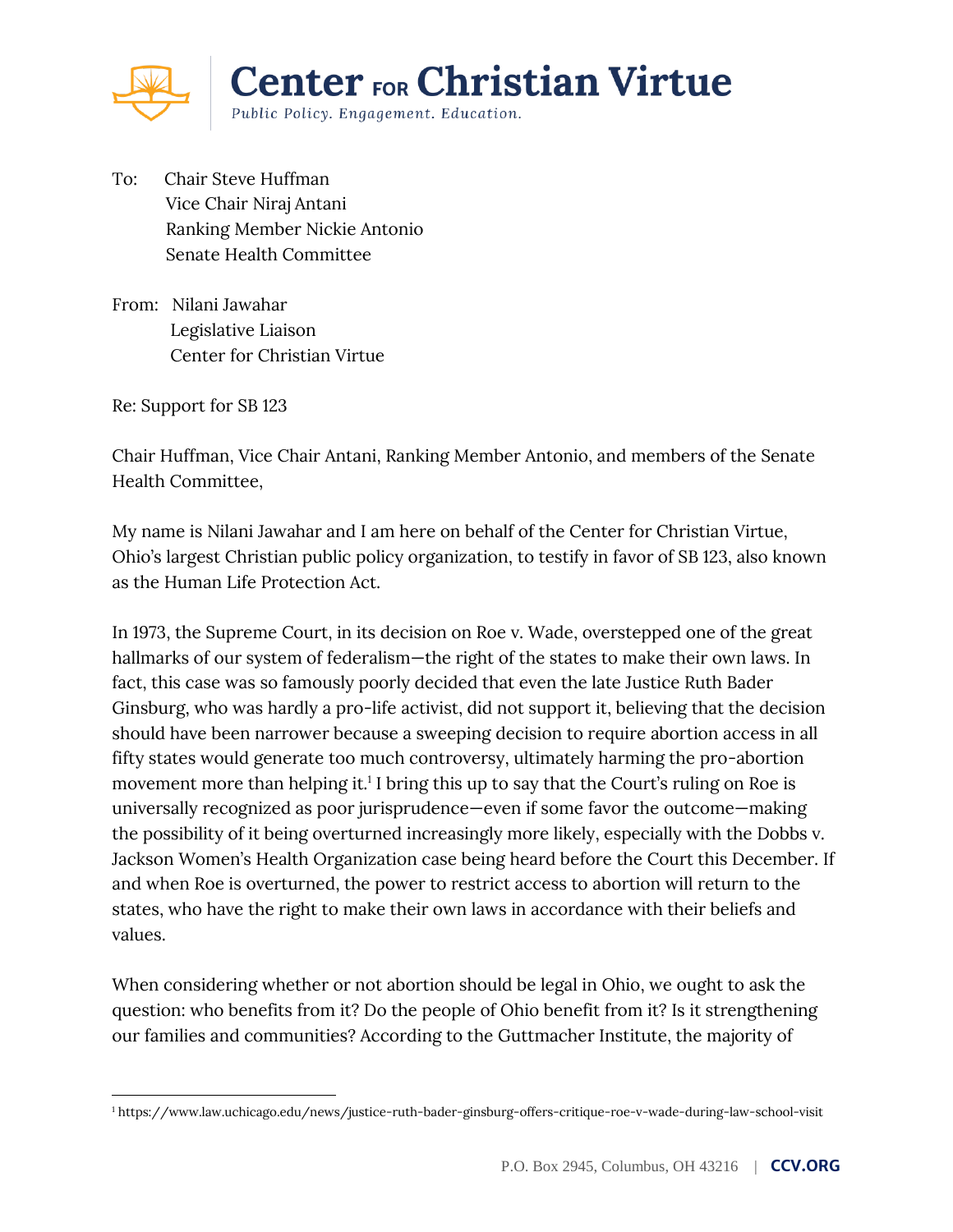

women who have abortions in the United States are unmarried.<sup>2</sup> Abortion encourages men not to take responsibility for the women they sleep with and dissuades them from stepping up and learning how to be a father and care for their children.

Do minorities benefit from abortion? Margaret Sanger, the founder of what is today known as Planned Parenthood, was a eugenicist. This means that she believed that hereditary qualities can and ought to be improved by socially controlling human reproduction. In 1939, Sanger initiated the "Negro Project," which was an effort to expand access to abortion to black communities in the rural South. Are we really expected to believe that a white woman who believed birth control and abortion could be tools for exterminating the "unfit" population, planted abortion clinics in low-income, minority neighborhoods out of a desire to help them?

According to the Ohio Department of Health's Induced Abortion Report in 2020, there were a total of 20,605 abortions performed in Ohio last year, and out of those, 48.1% of the women receiving these abortions were black.<sup>3</sup> If my math is correct, that is 9,911 little black Ohioans who should be here with us today.

Ohio isn't even the worst of it. According to the city of New York's abortion reporting in 2016, a black baby in New York City is statistically more likely to be aborted than born.<sup>4</sup> Think about that for a minute. Sanger's mission of systemic racism lives on.

To those who are concerned that this bill being signed into law would make doctors nervous about terminating pregnancies in instances where it is medically necessary to preserve the life and health of the mother, for fear of a lawsuit, I would answer that in any situation where someone is dealing with a person's life and health, he ought to have fear of a lawsuit. Human life is precious and people's bodies are not to be treated precariously. The termination of a pregnancy should never be done lightly—only in situations where it is absolutely necessary, such as in the case of an ectopic pregnancy, where the baby's chance of survival is zero and the mother's chance of death or serious bodily harm is guaranteed. If doctors terminate pregnancies only in such situations, they are protected under this bill.

 $\overline{a}$ 

<sup>2</sup> https://www.guttmacher.org/sites/default/files/report\_downloads/us-abortion-patients-table1.pdf

<sup>3</sup> https://odh.ohio.gov/wps/wcm/connect/gov/9a941c10-fc7d-40ae-8ae3-

ac5757ab727f/Induced+Abortions+in+Ohio+2020.pdf?MOD=AJPERES&CONVERT\_TO=url&CACHEID=ROOTWORKSPACE.Z18 \_M1HGGIK0N0JO00QO9DDDDM3000-9a941c10-fc7d-40ae-8ae3-ac5757ab727f-nMZbBrr

<sup>4</sup> https://lozierinstitute.org/abortion-reporting-new-york-city-2016/